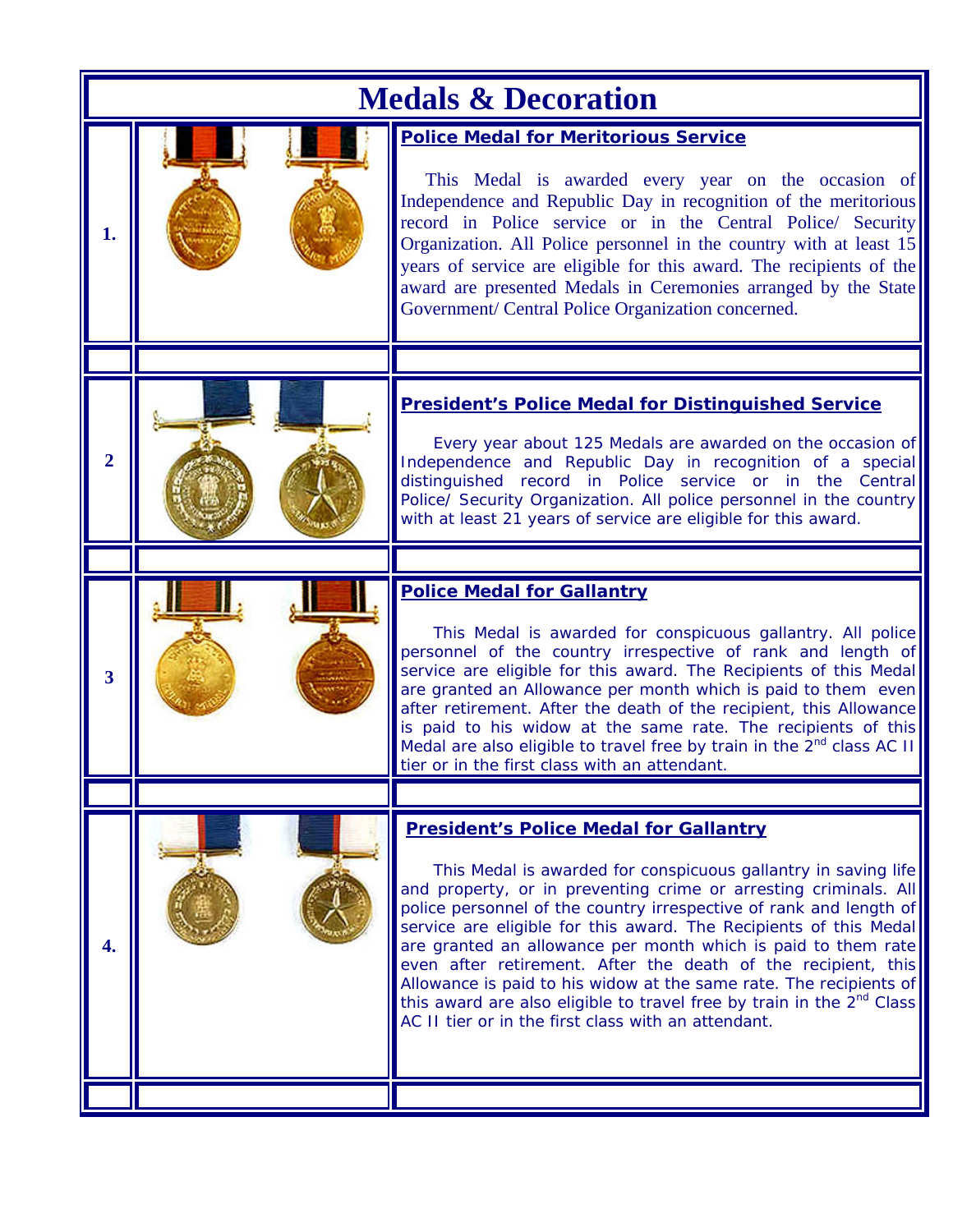| 5. | <b>Prime Minister's Medal for Life Saving</b><br>This Medal was instituted in 1958 to encourage policemen of all<br>ranks to bring help and soccer to the afflicted and is awarded to<br>police personnel within the territory of India who have done<br>outstanding work in saving life. The Recipients of this Medal are<br>presented Medals in the All India Police Duty Meet. |
|----|-----------------------------------------------------------------------------------------------------------------------------------------------------------------------------------------------------------------------------------------------------------------------------------------------------------------------------------------------------------------------------------|
|    |                                                                                                                                                                                                                                                                                                                                                                                   |
| 6. | <b>25 th Independent Anniversary Medal</b>                                                                                                                                                                                                                                                                                                                                        |
|    |                                                                                                                                                                                                                                                                                                                                                                                   |
| 7. | <b>50 th Independent Anniversary Medal</b>                                                                                                                                                                                                                                                                                                                                        |
|    |                                                                                                                                                                                                                                                                                                                                                                                   |